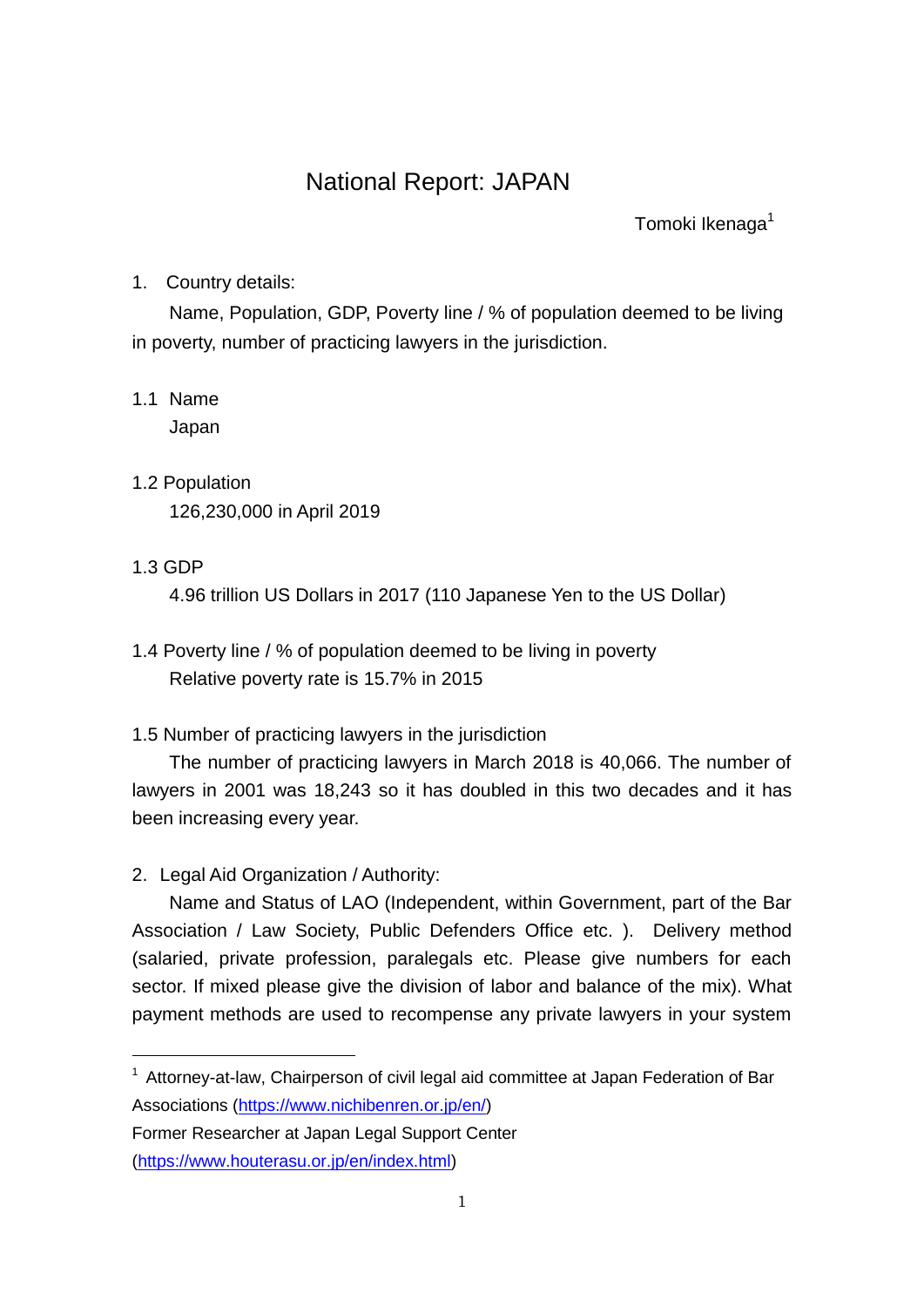(e.g. contract, fixed fee, hourly rate, part pro bono, etc.)?

## 2.1 Name of Legal Aid Organization

The Japan Legal Support Center  $(JLSC)^2$  established in April 2006 under the Comprehensive Legal Support Act<sup>3</sup> operates both civil and criminal legal aid since October 2006.

2.2 Status of Legal Aid Organization (Independent, within Government, part of the Bar Association / Law Society, Public Defenders Office etc.)

The JLSC is a quasi-independent public corporation established with funding from the national government. Its organizational framework follows that of an incorporated administrative agency. The president of the JLSC, as the executive head of the organization, presides over and is also responsible for the JLSC's business administration. Nomination of the president is made by the Minister of Justice after obtaining an opinion from the Supreme Court. The president is assisted by four executive directors appointed from a wide range of professions, not just legal professionals.

The Comprehensive Legal Support Act authorizes the Minister of Justice as the supervising authority and directs the JLSC in achieving its mid-term objectives concerning business administration goals to be accomplished within the next four years. In accordance with mid-term objectives, the JLSC sets up its mid-term and annual plan, and independently proceeds with its operational provision of services. Each year, the business performance is evaluated by the Evaluation Committee set up in the Ministry of Justice.

2.3 Delivery method (salaried, private profession, paralegals etc. Please give numbers for each sector. If mixed, please give the division of labor and balance of the mix).

Private attorneys, salaried staff attorneys and judicial scriveners provide legal aid services. Representation services are mainly provided by the attorneys and document preparation services are mainly provided by the judicial

\_\_\_\_\_\_\_\_\_\_\_\_\_\_\_\_\_\_\_\_\_\_\_\_\_\_\_\_\_\_\_\_\_<br><sup>2</sup> Japan Legal Support Center ( <u>https://www.houterasu.or.jp/en/index.html)</u> <sup>3</sup> Comprehensive Legal Support Act

[<sup>\(</sup>http://www.japaneselawtranslation.go.jp/law/detail/?id=1832&vm=04&re=01\)](http://www.japaneselawtranslation.go.jp/law/detail/?id=1832&vm=04&re=01)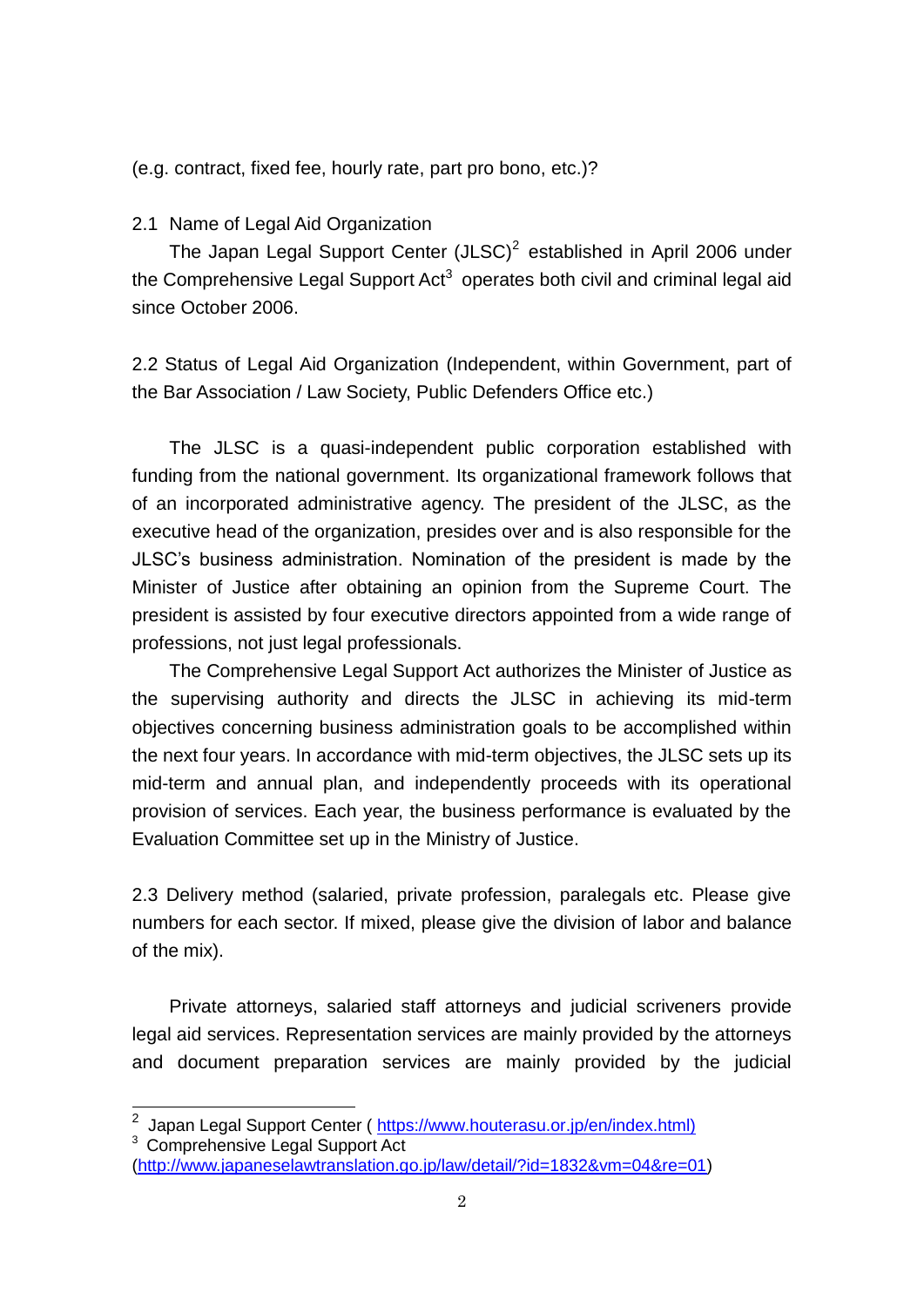scriveners. Usually, an attorney who first provides consultation service (initial advice) will be the provider of representation. Because of history of civil legal aid in Japan and limited number of staff attorneys, ratio of representations provided by staff attorneys is not high (estimated ratio is around 4 percent of total cases.).

One-fourth of salaried staff attorneys are stationed on a regular basis in rural areas where residents cannot easily access legal services such as due to a limited number of attorneys in the area.

Other salaried staff attorneys are developing measures to assist elderly people with cognitive impairment in recent years. They attempted to contact with the members of local governments in charge of social work and started legal help for elderly persons in cooperation with local governments and welfare agencies. These services were named "Legal Social Work" by them.

|                                        | <b>Number</b> | division of labor                    |
|----------------------------------------|---------------|--------------------------------------|
| private attorneys                      | 22,346        | full range                           |
| providing civil <sup>4</sup> legal aid |               |                                      |
| staff attorneys <sup>5</sup>           | 215           | full range but especially focused on |
|                                        |               | - legal services in rural areas      |
|                                        |               | - Legal Social Work in recent years  |
| judicial scriveners                    | 7.294         | document preparation services        |

 $\leq$  Numbers for each sector in 2017 and division of labor  $\geq$ 

2.4 What payment methods are used to recompense any private lawyers in your system (e.g. contract, fixed fee, hourly rate, part pro bono, etc.)?

In consultation case (initial advice), method of fixed fee is used.

In representation case, method of fixed fee is used basically, plus some additional amount would be paid in the difficult case. The amount of compensation for representation case is lower than the market price and bar associations are demanding an increase of the fee.

Details are stated in the statement of operation procedure. For example, in consultation case, 5400 yen(approximately 49 US dollars) would be paid to the attorney (consultation within 30 minutes).For representation case, the amount of compensation is different according to cases. For example, in divorce case

 $\overline{\phantom{a}}$ 

<sup>&</sup>lt;sup>4</sup> The number of attorneys providing criminal legal aid is 27,667 in 2017.

 $5$  Staff attornevs provide both civil and criminal legal aid.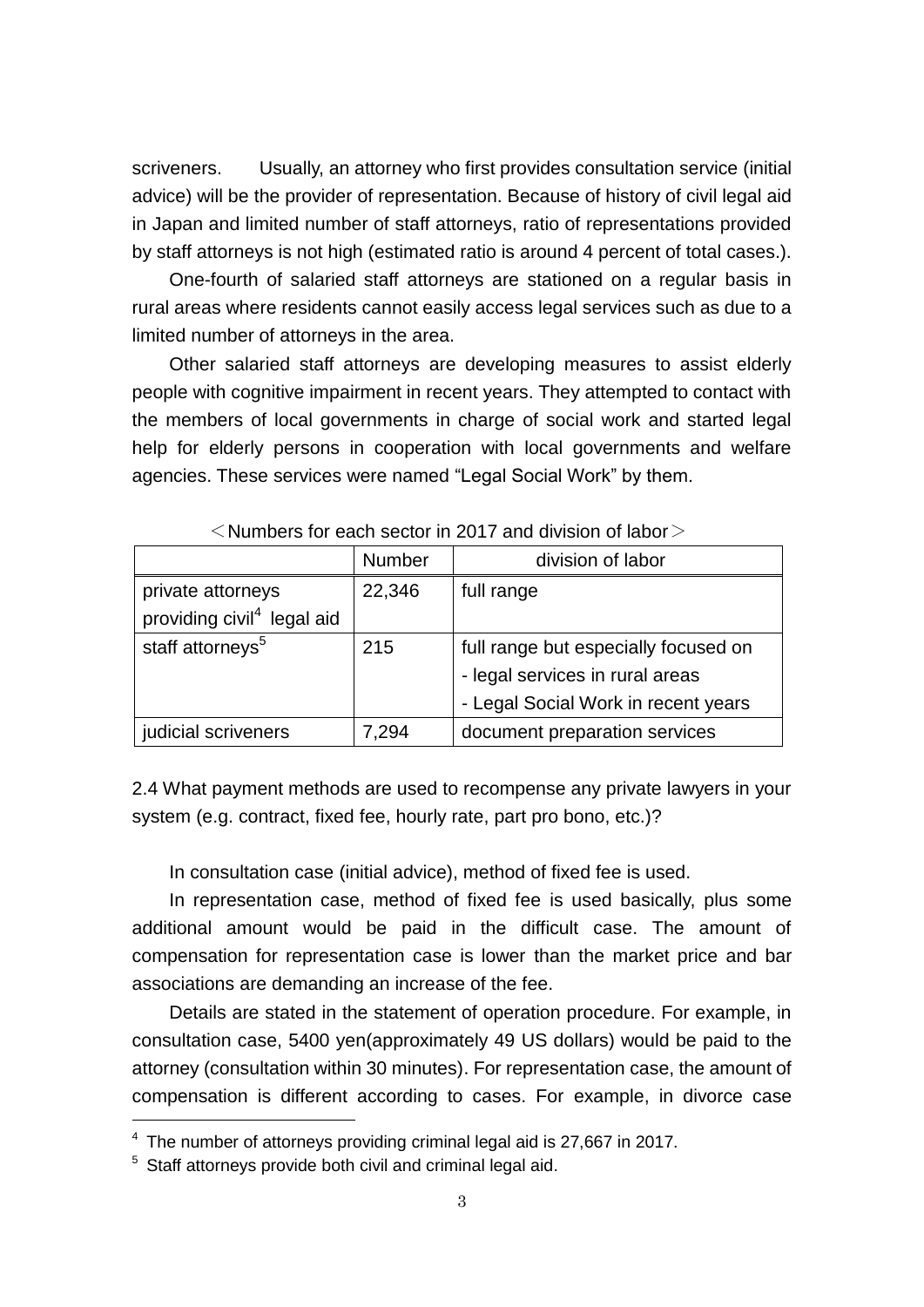without monetary claim, attorneys would be paid 194,400-248,400 yen (approximately 1,767 - 2,258 US dollars) for retainer charge (advanced remuneration) and 35,000 yen (approximately 318 US dollars) for actual expenses for litigation. If the litigation is finished and the recipient could get divorce as a result of the procedure, the attorney would be paid 64,800 - 129,600 yen (approximately 589 - 1,178 US dollars) for success fee.

## 3. Budget and Spend:

Please give the budget for Publicly Funded Legal Services / Legal Aid in your jurisdiction for the last two years. If possible, show the actual expenditure broken down by civil, criminal, initial advice. Please indicate the proportion of the legal aid budget that is funded by (a) central / Federal Government (b) Local or state government. Is your legal aid budget demand led, capped, uncapped or a mixture? (Please elaborate).

3.1 Budget for Publicly Funded Legal Aid for the last two years.

|                                  | 2017            | 2018            |
|----------------------------------|-----------------|-----------------|
| Criminal Legal Aid               | 140 million USD | 149 million USD |
| Others including Civil Legal Aid | 140 million USD | 138 million USD |

(110 Japanese Yen to the US Dollar)

Since established in 2006, the JLSC has had its annual budget increased consistently every year. However, in a time of austerity, momentum of budgetary expansion stopped in 2012 and the further expansion in the future seems unclear.

3.2 Actual expenditure broken down by civil, criminal, initial advice

|                              | 2017             | 2018             |
|------------------------------|------------------|------------------|
| Civil and Criminal Legal Aid | 294 million USD  | 299 million USD  |
| (including Initial Advice)   |                  |                  |
| Initial advice               | 14.9 million USD | 15.1 million USD |

(110 Japanese Yen to the US Dollar)

Actual expenditure broken down between civil and criminal is estimated at approximately half and half.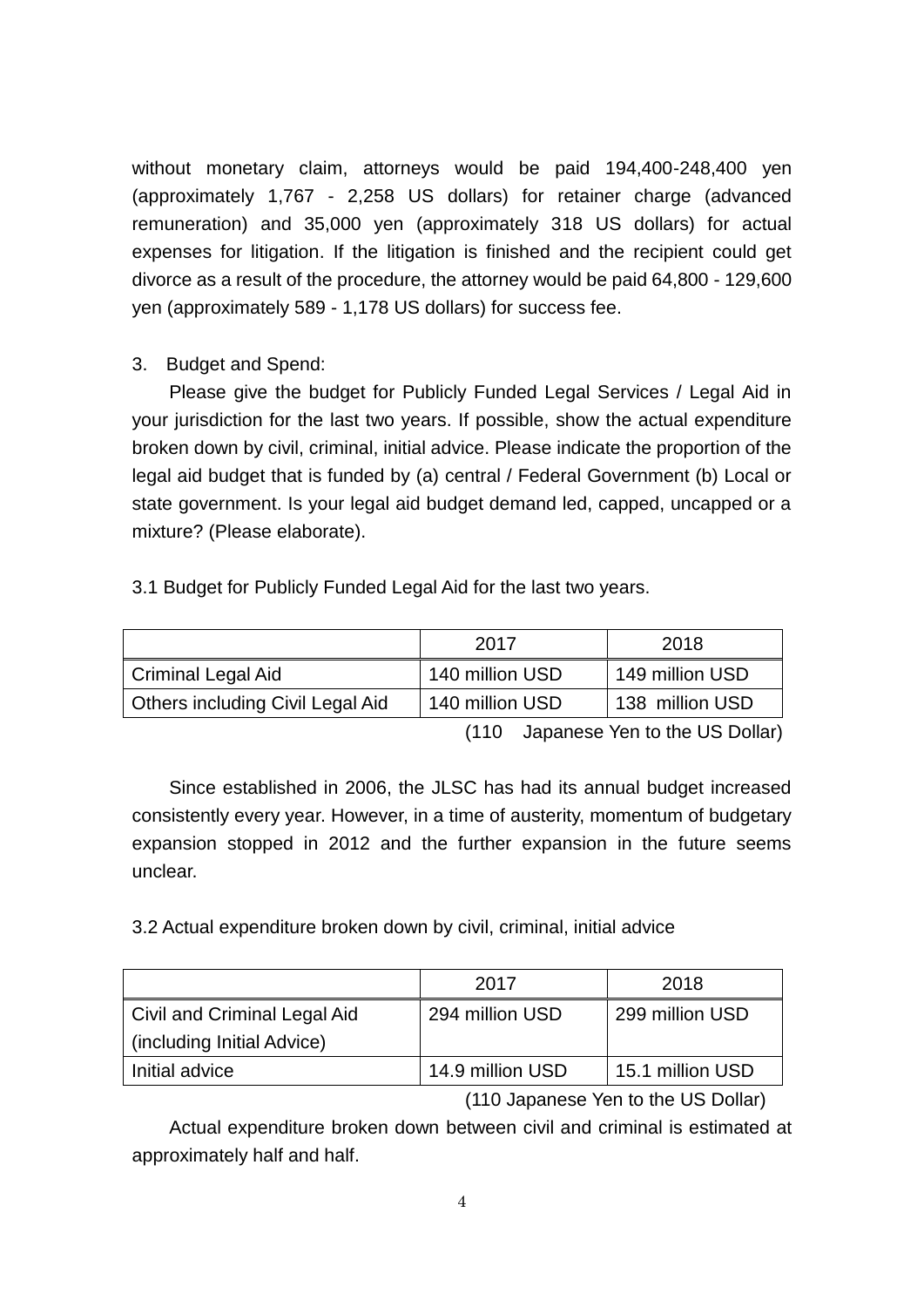3.3 Proportion of the legal aid budget that is funded by (a) central / Federal Government (b) Local or state government.

Almost all the legal aid budget is funded by central Government.

3.4 Is legal aid budget demand led, capped, uncapped or a mixture?

On the contrary to criminal legal aid budget reflected from constitutional point of view, civil legal aid budget is capped in principle, but supplementary budget can be admitted relatively flexibly to this date in the case of an emergency, for example in the event of a natural disaster.

## 4. Scope, Caseload and Eligibility:

What restrictions on scope are there for civil and criminal legal aid and for initial advice in your jurisdiction? Total number of applications and grants for the last two years. Please break down by civil, criminal and initial advice as well as by year. Proportion of the population eligible for civil legal aid and/ or initial Advice. Eligibility limits for criminal legal aid. Are means tested contributions part of your (a) civil (b) criminal (c) initial advice eligibility requirements? In your jurisdiction, are legal aided litigants who lose their case liable to pay the other side's legal expenses/ costs?

4.1 Restrictions on scope for civil and criminal legal aid and for initial advice

### Scope for civil legal aid and for initial advice

Publicly-funded civil legal aid is a system for citizens who face legal problems but have financial difficulties for getting advice mainly from attorneys. Japanese citizens or foreign nationals lawfully residing in Japan are eligible for civil legal aid services and initial advice. Civil legal aid and initial advice is available for any civil, family or administrative matters that are subject to the civil legal procedures.

Administrative procedure and administrative appeal procedure are excluded from legal aid because those are not legal procedure. But the amended Act in 2016 lifted the restriction partially and the elderly / disabled person with cognitive impairment could be represented in administrative appeal procedure relating to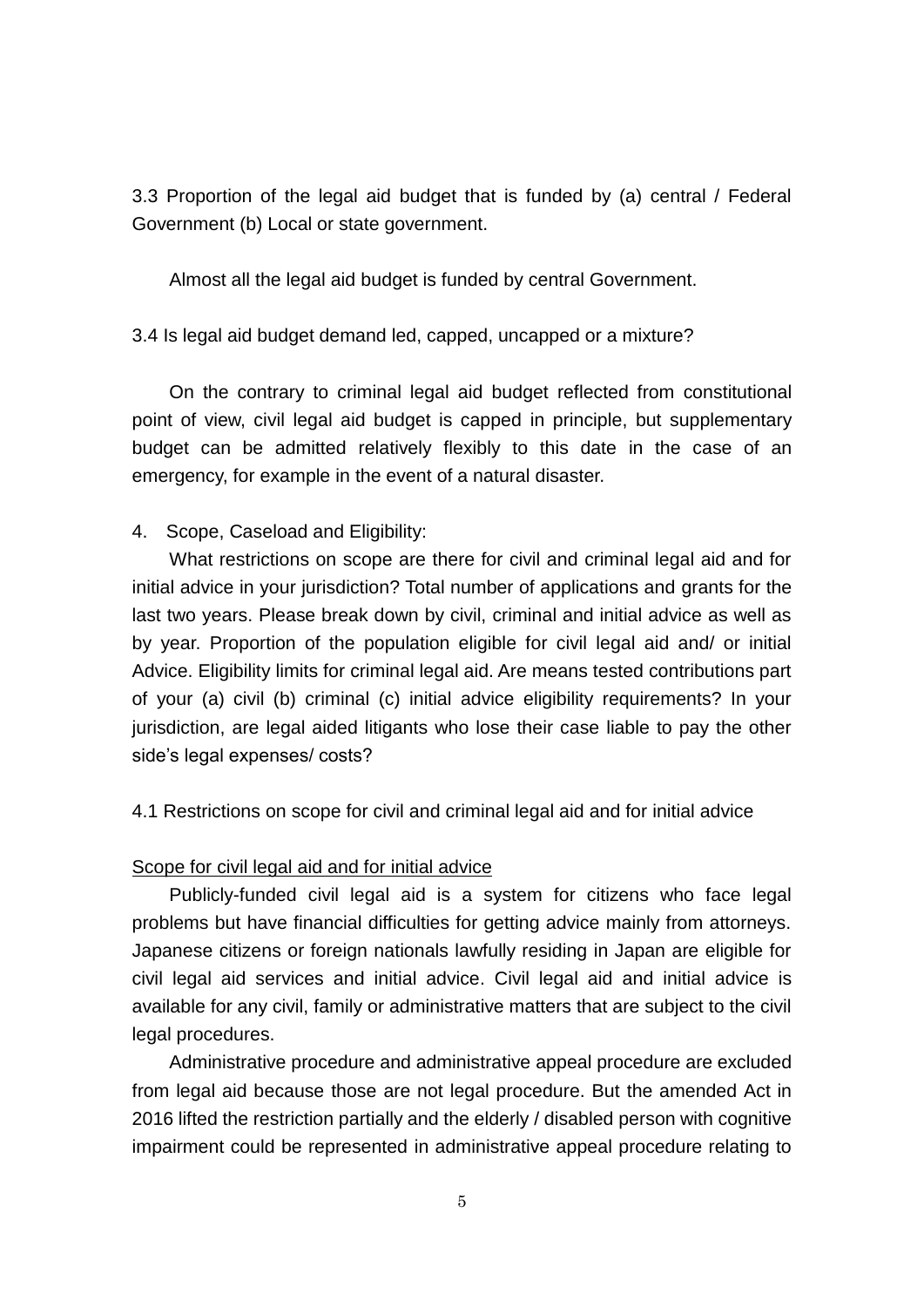public support if they were eligible for stated financial condition.

Publicly-funded legal aid is provided to foreign citizens who have resident status. For those who have no resident status, the Japan Federation of Bar Associations provides funds. Since the expansion of refugees and immigrants who have no resident status has become the issue to be overcome throughout society, it is a matter how legal aid should be expanded in the future.

#### Scope for criminal legal aid

Publicly-funded criminal legal aid is composed of three programs; 1) defense for the suspects, 2) defense for the defendants at trial and 3) accompany aid for the juveniles at family court. As entrusted by the state, upon court's request, the JLSC selects candidates for defense counsel from a list of attorneys registered with the JLSC. Defense activity for suspects is provided in detention institution, such as police station, and defense activity for defendants is provided at court.

In 2009, the scope of court-appointed defense counsel for suspects was expanded, and consequently the number of applicable cases increased by ten times. In 2016 the scope of cases for suspects was more expanded, and all suspects detained in custody could get advice by the defense counsel.

In 2014, the scope of cases for juvenile was also expanded and applicable cases increased rapidly.

Publicly-funded criminal legal aid for the suspects is provided to detained suspects after being arrested. For those who are arrested before the decision of detention, the Japan Federation of Bar Associations provides funds ("Duty Attorney System" funded by Bar Associations). It is a matter how publicly-funded criminal legal aid should be expanded to those arrested in the future.

4.2 Total number of applications and grants for the last two years, break down by civil, criminal and initial advice as well as by year

|                          | 2016    | 2017    |
|--------------------------|---------|---------|
| initial advice           | 298,220 | 302,410 |
| (legal consultation aid) |         |         |
| representation aid       | 108,583 | 114,770 |

 $<$ Total number of grants - Civil legal aid $>$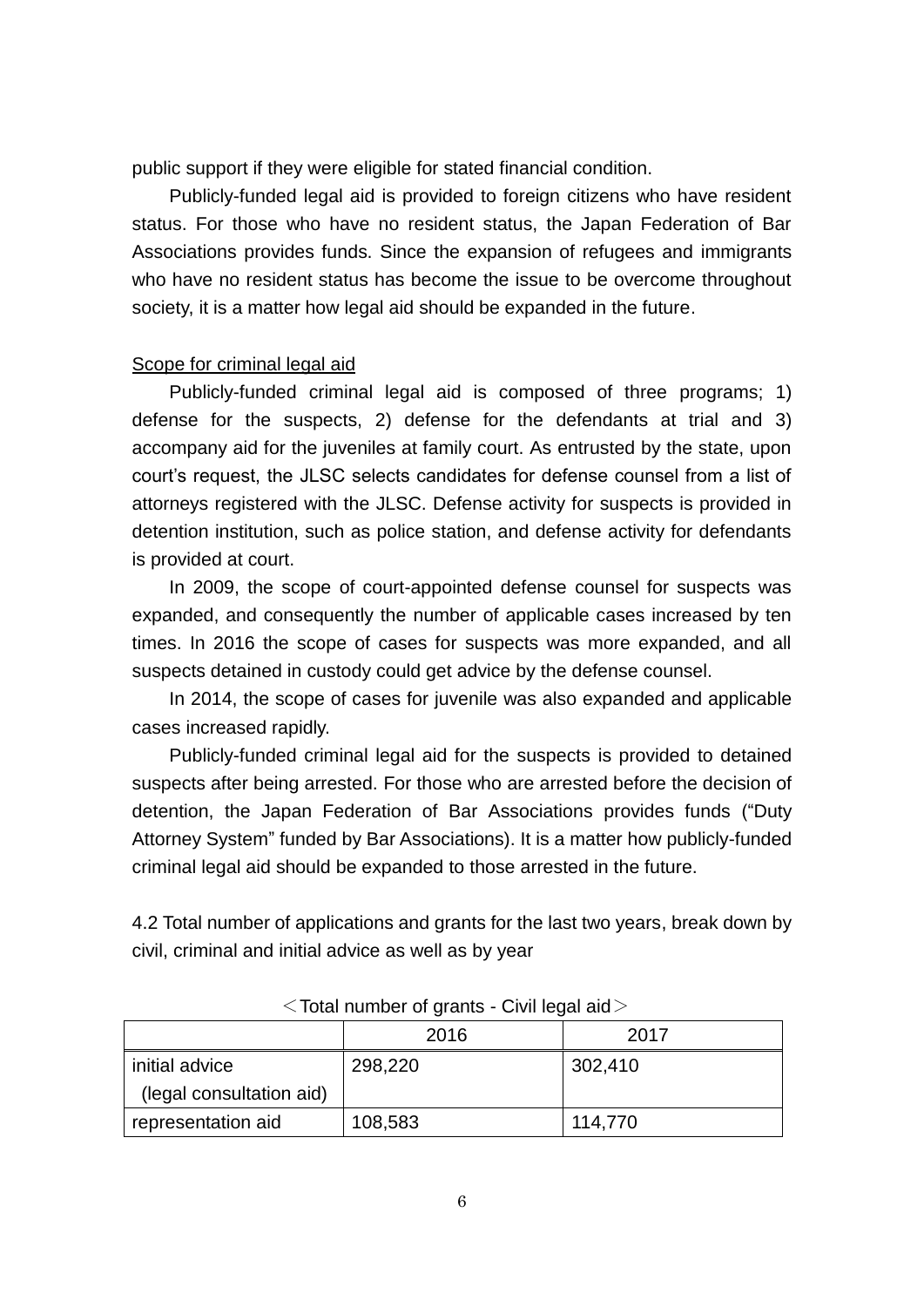|  |  | $\le$ Total number of grants - Criminal legal aid $>$ |
|--|--|-------------------------------------------------------|
|  |  |                                                       |

|                           |                                                               | 2016          |  |             |                                   | 2017 |  |       |
|---------------------------|---------------------------------------------------------------|---------------|--|-------------|-----------------------------------|------|--|-------|
| detained suspects         | 65,789 (64% of total                                          |               |  |             | 63,319 (65% of total              |      |  |       |
|                           | detained suspects)                                            |               |  |             | detained suspects)                |      |  |       |
| defendants at trial       | 49,963                                                        | (85% of total |  |             | 47,450 (85% of total              |      |  |       |
|                           | defendants)                                                   |               |  | defendants) |                                   |      |  |       |
| accompany aid for the     |                                                               |               |  |             | 3,246 (12% of total 3,117 (13% of |      |  | total |
| juveniles at family court | $ $ juveniles at family court) $ $ juveniles at family court) |               |  |             |                                   |      |  |       |

4.3 Proportion of the population eligible for civil legal aid and/ or initial Advice

An estimated about 20% of the population are eligible for civil legal aid and initial Advice.

4.4 Eligibility limits for criminal legal aid. Are means tested contributions part of your (a) civil (b) criminal (c) initial advice eligibility requirements?

Means test for (a) civil legal aid and for (c) initial advice and contribution

Means test for (a) civil legal aid and for (c) initial advice are common. The applicant's income and assets must be below a certain amount shown below.

| Single-person |            |  | Two-person   |            |           | Three-person |           |  | Four-person |            |    |
|---------------|------------|--|--------------|------------|-----------|--------------|-----------|--|-------------|------------|----|
| household     |            |  | household    |            | household |              | household |  |             |            |    |
| 1,655         | <b>USD</b> |  | or $ 2,282 $ | <b>USD</b> |           | or 2,473 USD |           |  | or   2,718  | <b>USD</b> | or |
| less          |            |  | less         |            |           | less         |           |  | less        |            |    |

 $\leq$  Monthly income (after tax) must be below a certain amount  $\geq$ 

(110 Japanese Yen to the US Dollar)

The amount of rent or housing loan payment, if any, will be added to the above amount up to the certain maximum amount.

| $\leq$ Assets (total cash and deposit savings) must be below a certain amount $\geq$ |  |
|--------------------------------------------------------------------------------------|--|
|--------------------------------------------------------------------------------------|--|

| Single-person |           |  | Two-person |  |  | Three-person                              |  |  | Four-person |  |     |
|---------------|-----------|--|------------|--|--|-------------------------------------------|--|--|-------------|--|-----|
| household     | household |  | household  |  |  | household                                 |  |  |             |  |     |
| 16,364 USD    |           |  |            |  |  | or 22,727 USD or 24,545 USD or 27,273 USD |  |  |             |  | -or |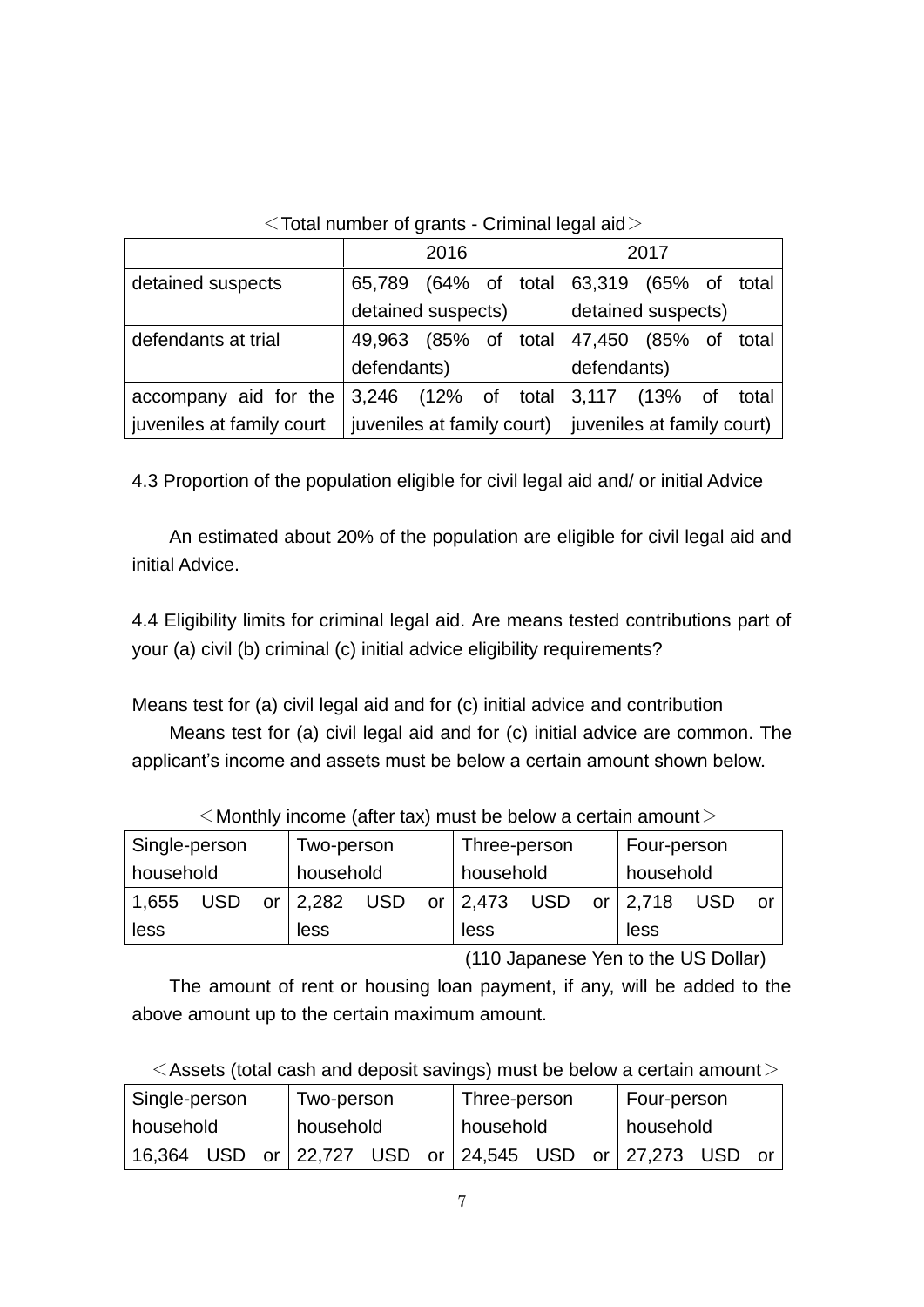| less | less | less                                | less |
|------|------|-------------------------------------|------|
|      |      | (110 Japanese Yen to the US Dollar) |      |

There are three exceptions regarding above means test. Amendment of the Comprehensive Legal Support Act in 2016 stipulated that 1) Elderly or disabled persons with cognitive impairment could be granted legal consultation aid without means test. 2) Victims of big disaster living in the area specified in the government ordinance could be granted free legal consultation aid without means test.3) Victims of stalking and DV (including maltreatment of children and violence by spouse) could be granted legal consultation aid without means test.

Among the programs, initial advice is provided without any contribution of the recipient, but recipient of legal representation must repay the costs paid to the attorneys, in monthly installment to the JLSC. Recipients living on welfare are suspended from repayment until the conclusion of the case and they are entitled to exemption finally after their financial difficulties were confirmed again.

#### Means test for (b) criminal legal aid and contribution

The applicant's total cash and deposit savings must be below 4,545 USD. However, if applicants can not hire private attorneys successfully, they can apply to criminal legal aid even when their total cash and deposit savings is 4,545 USD or over.

 On the contrary to civil legal aid, recipients of criminal legal aid do not have to repay the costs usually because of their financial difficulties.

4.5 Are legal aided litigants who lose their case liable to pay the other side's legal expenses/ costs?

Legal aided litigants who lost their case do NOT have to pay the other side's legal expenses/ costs in Japan.

#### 5. Quality Assurance:

System used – Complaints to LAO, Complaints to the Bar Association/ Law Society, Client Satisfaction questionnaires / interviews, CLE, Mentoring, Peer Review, Supervisor audit, Observation or video/audio tape etc?

5.1 System used – Complaints to LAO, Complaints to the Bar Association/ Law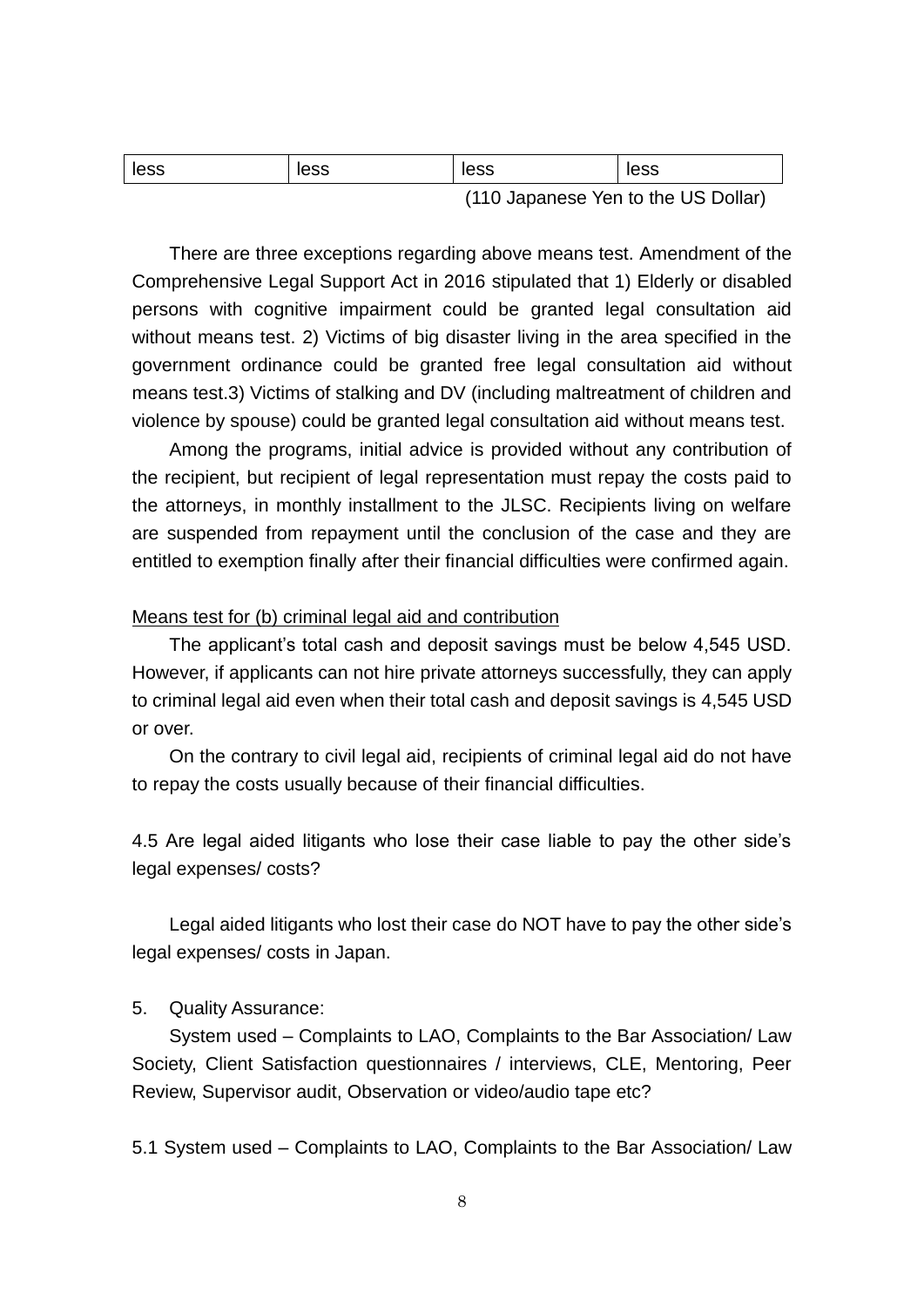Society, Client Satisfaction questionnaires / interviews, CLE, Mentoring, Peer Review, Supervisor audit, Observation or video/audio tape etc.?

The merits of outputs (for example, peer review or audit) is not adopted to this date as the method of assuring quality and is the future issue in Japan.

#### Role of Bar Association

Primary responsibility of assuring quality is in Bar Association not in LAO due to historical reason.

Anyone may file a complaint for disciplinary action against an attorney with the local bar associations to which the attorney belongs. When a complaint is filed, the bar associations is obliged to initiate disciplinary procedures and have the matter investigated by its Disciplinary Enforcement Committee comprised of members including those chosen from outside the bar associations, such as judges, prosecutors, and other people such as scholars, as well as attorneys.

#### Role of LAO

Providers must submit result report to the JLSC after accomplishing the case.

The JLSC watches a progress of cases and requires an interim report to the provider in necessary occasion. After receiving a result report, the JLSC decides the amount of success fee after inspection of the report, if necessary. The JLSC also decides the final amount of money to be refund by the recipient when closing the case.

 If providers violate their duties stipulated by the contract and other matters between JLSC and providers, Judging Committee comprised of members including those chosen from outside the bar associations, such as judges, prosecutors, and other people such as scholars, as well as attorneys examine those matters and terminate the contract or refuse the contract renewal.

Peer Review, Supervisor audit, Observation or video/audio tape etc. are not adopted so far and will be future issue in Japan.

 Client Satisfaction questionnaires / interviews is conducted in some JLSC services such as Call Center service to measure the quality of the operators. But the JLSC has not put wide-scale research about satisfaction of civil and criminal legal aid recipients so far.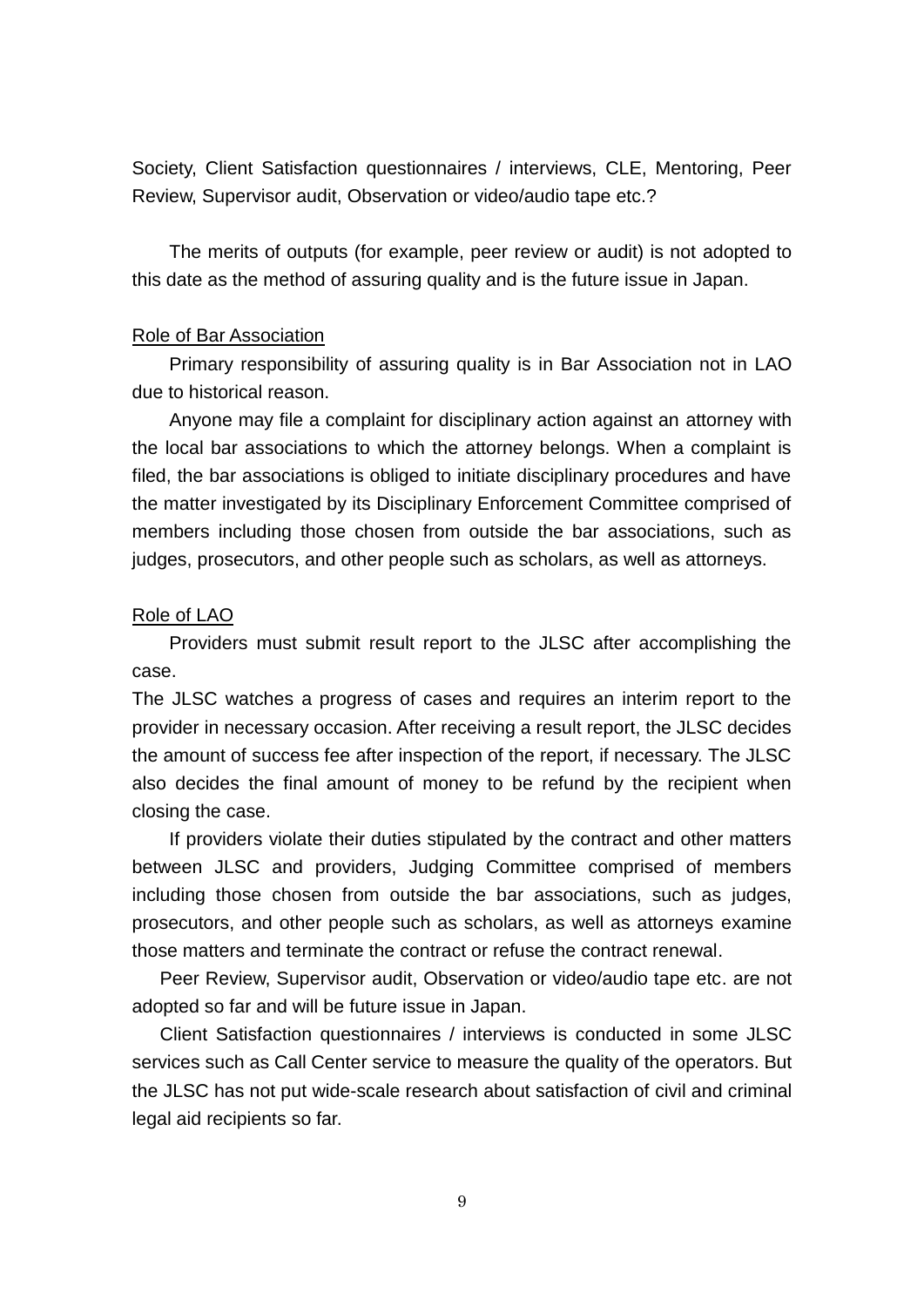5.2 What requirements are there (if any) for lawyers and others who wish to provide legal aid, other than membership of the Bar / professional association e.g. registration, experience, special exams, interviews, upper or lower limits on number of cases undertaken annually etc.?

There is no unified requirements nationwide and depends on local bar associations. Some bar associations require the provider experience, special training, or on-the-job training in order to be registered on the list of legal aid provider. Other bar associations do not require anything other than membership of the Bar association.

#### 6. Public Legal Education:

Initiatives in last two years to increase public awareness of the availability of PFLS/ legal aid in your jurisdiction and how to access it. (Include any particular approach for those in remote areas or those with special legal needs). IT packages introduced to enhance access for the public. Has there been a country wide Needs Assessment study in your jurisdiction in recent years, looking at the distribution of justiciable problems and how the public respond to them?

6.1 Initiatives in last two years to increase public awareness of the availability of PFLS/ legal aid and how to access it. (Include any particular approach for those in remote areas or those with special legal needs)

District offices of the JLSC provide legal education for the residents of each community, and staff attorneys participate in it as the main lecturer but there is no assessment.

Local Bar Associations also provide legal education for the residents of each community, and private attorneys participate in it as the main lecturer but there is no assessment.

6.2 IT packages introduced to enhance access for the public

## Providing Information at the Call Center

The JLSC has Call Center. Its business hours are from 9 am to 9 pm on weekdays, and 9 am to 5 pm on Saturdays. Anyone can make a call for getting information for resolving legal problems tor free. Operators who have completed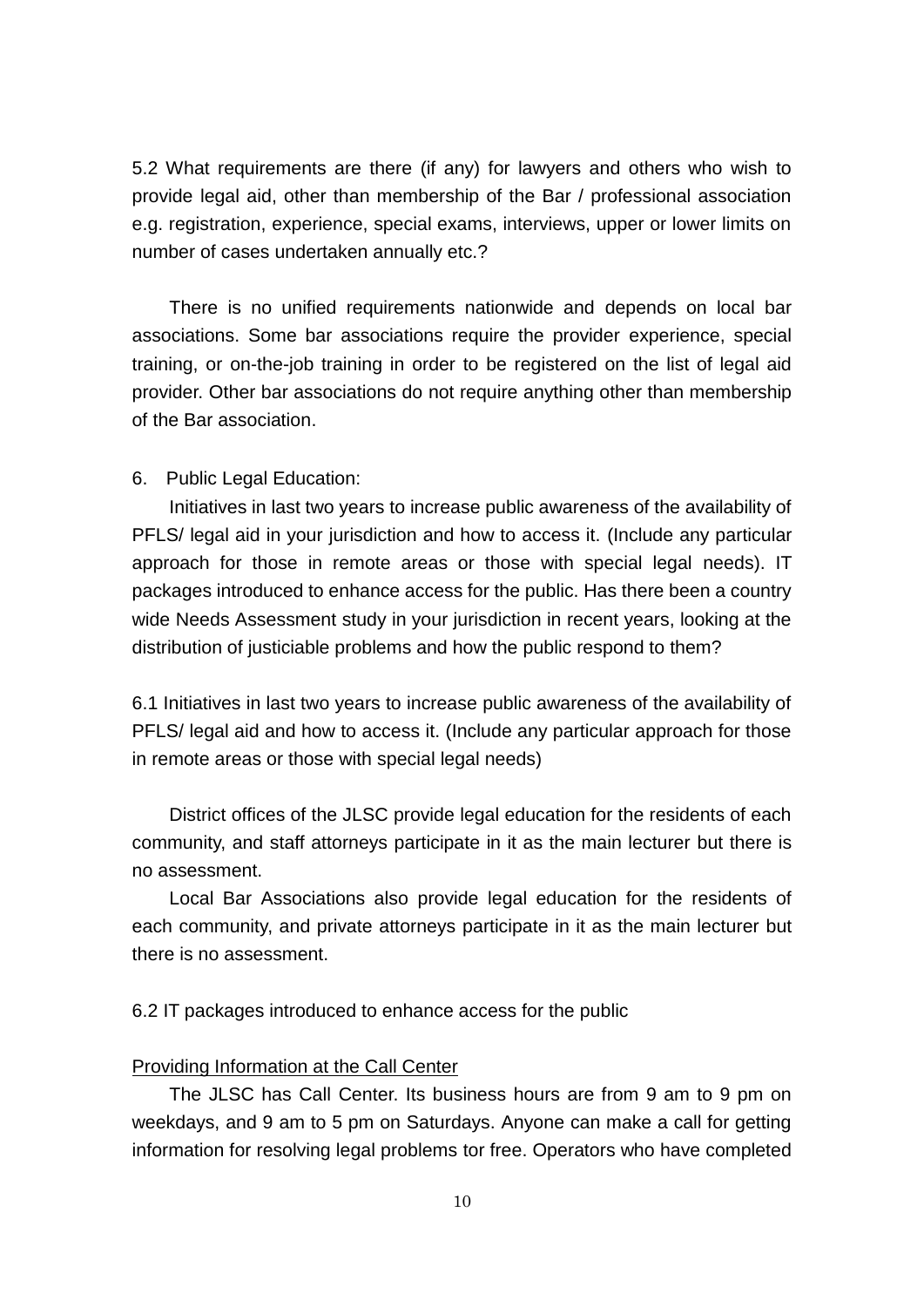certain trainings (not attorneys) answer the calls.

The total number of inquiries received at the Call Center was 349,599 in 2016, 339,344 in 2017.

### E-mail through Website

The JLSC accepts email inquiries through the JLSC's website. The website also provides a keyword-searchable section of FAQs (approximately 5,000 Frequently Asked Questions). Information regarding the 24,000 access points across Japan is also searchable on the website

6.3 Has there been a country wide Needs Assessment study in recent years, looking at the distribution of justiciable problems and how the public respond to them?

In 2008, the JLSC conducted a legal needs survey concerning legal aid. The result of the survey showed that 25.2 percent of the respondents had experienced some legal problem in the past 5 years. Based on the results, it was estimated that needs for legal consultation would be  $580.000 \sim 830.000$  cases (2.4 to 3.5 times as many as actual legal consultation aid cases handled in 2009), and needs for civil legal representation case were  $160,000 \sim 300,000$ cases (1.5 to 2.8 times as many as actual representation cases handled in 2009).

In 2012, the JLSC conducted a legal needs survey in the most damaged areas of the Great East Japan Earthquake. The result of the survey showed that 40.1 percent of respondents (victims of the disaster) had experienced some legal problems because of the disaster (including the nuclear plant accident ), and there are needs for providing effective legal services for victims in such a special circumstance. The JLSC made the reports of the survey in2012 and 2014, which were considered as valuable materials for the expert study group set in the Ministry of Justice for inspection of the operation of the Comprehensive Legal Support Act in 2014.

7. Alternative Sources of legal services:

What are the other principal sources of legal help for disadvantaged citizens in your jurisdiction, and how many clients do they assist annually ( e.g. legal expenses insurance, trade unions, claims companies, community law clinics,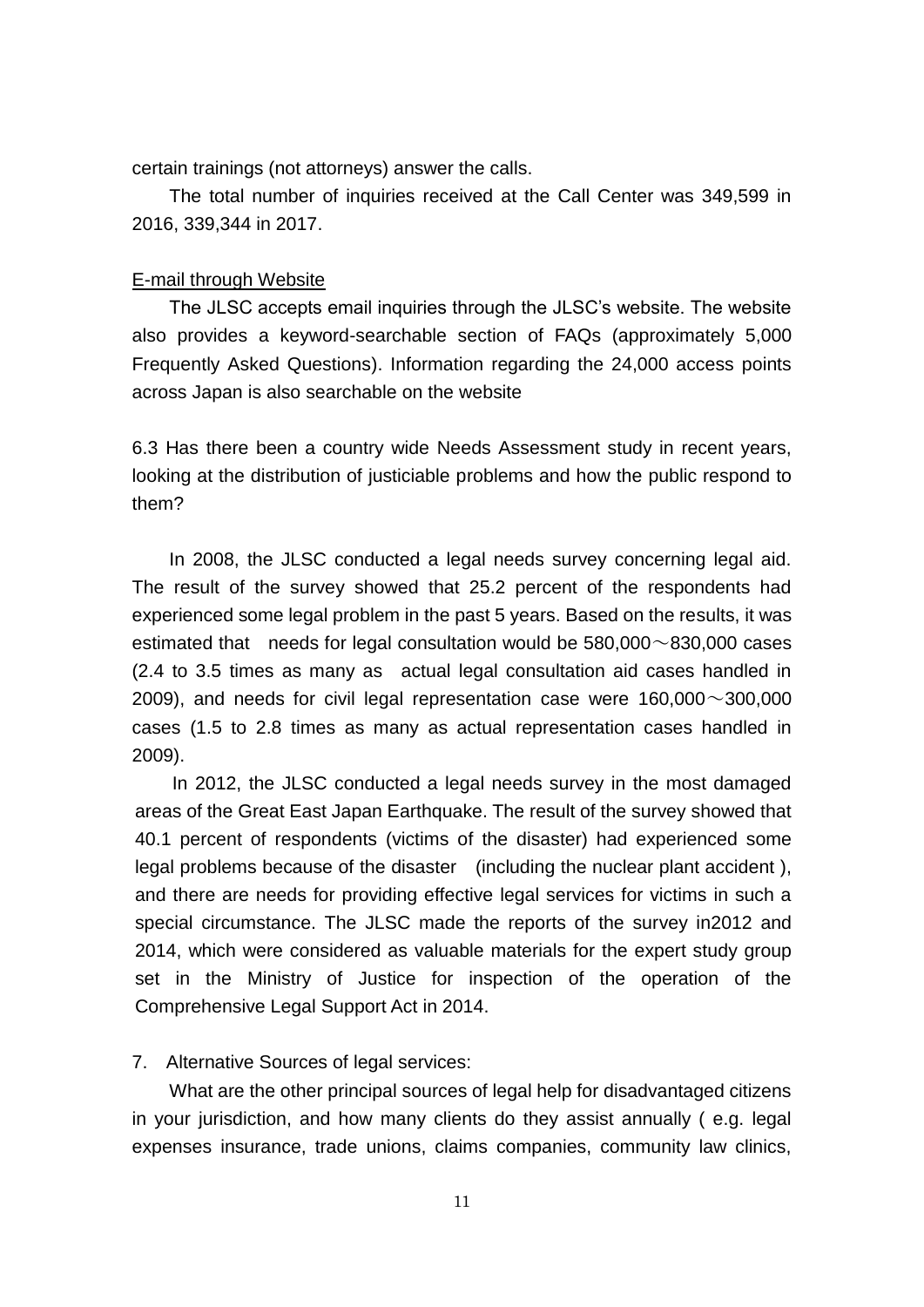university law clinics etc. )?

#### Legal expenses insurance

The other principal sources of legal help next to legal aid is legal expenses insurance in Japan. Number of legal expenses insurance sold is rapidly increasing in recent decades. 26,171,407 legal expenses insurance were sold in 2016 and 26,943,888 were sold in 2017.



## Bar-Funded legal services (Bar Funded Law Offices, Legal Counseling Centers, and Duty Attorney System)

Apart from the above-mentioned publicly-funded legal aid provided by the JLSC, Japan Federation of Bar Associations (JFBA) and local bar associations play a significant role to enhance Access to Justice in Japan.

 First one is Bar-Funded Law Offices. The JFBA has contributed to create a system that would ensure that lawyers are available and nearby throughout the country by eliminating areas where the number of lawyers is extremely low. As part of this, the JFBA, local bar associations, and regional federations of bar associations established "Himawari Fund Law Offices" in rural area, which are operated by private lawyers but are provided with assistance to cover their opening and administrative costs as well as the operations thereof by the JFBA, local bar associations, and regional federations of bar associations on condition that they provide a certain level of public service in the form of court-appointed defense attorneys and legal aid services on civil cases. Some local bar associations have also established "Public Law Offices " in order to enhance legal access to people living in urban areas, especially to those who may have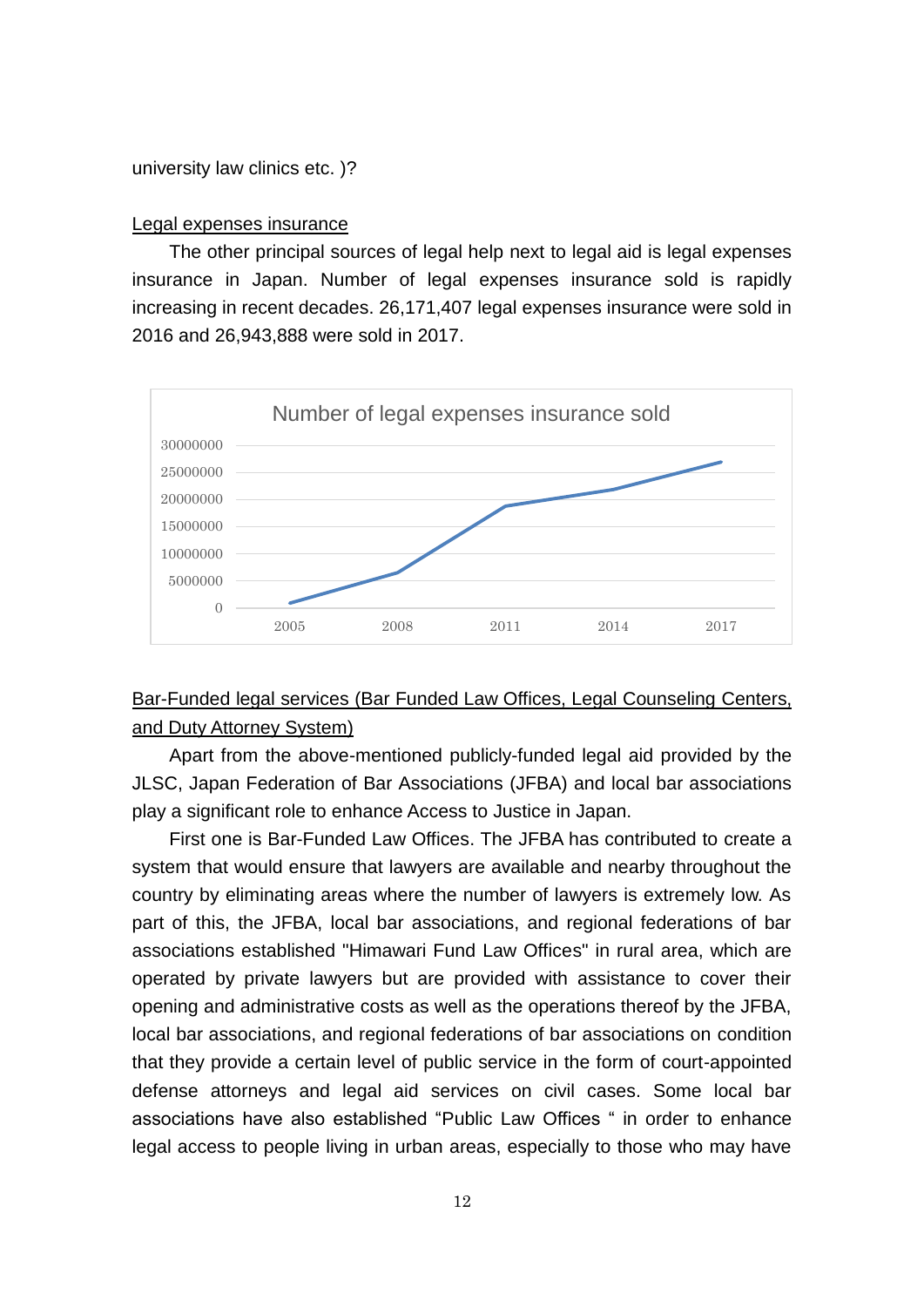difficulties in finding lawyers for financial and other reasons. There are also "Public Law Offices" which mainly conduct activities providing legal services for foreign nationals or providing clinical programs at law schools.

Second one is Legal Counseling Centers. Local bar associations establish legal counseling centers for the purpose of providing all the residents with access to legal consultations anytime, anywhere. The variety of issues including multiple consumer loan problems, family problems, trouble at workplace, and other specialties are handled at each counseling centers and some of them provide night time consultation services.

Third one is Duty Attorney System. The Duty Attorney System is a private-sector system created by bar associations in order to effectively guarantee the right of arrested suspects to defense counsel in the absence of a court-appointed attorney system at the arrested stage. When requested by arrested suspect, the duty attorney visits the police station and interviews the arrested suspect for free of charge, regardless of nationality or visa status. If the suspect is a foreign national, an interpreter accompanies.

| <b>Bar-Funded Law Offices</b>   | 45 offices in rural areas in 2018                  |
|---------------------------------|----------------------------------------------------|
|                                 | 13 offices in urban areas in 2018                  |
| <b>Legal Counseling Centers</b> | 50 local bar associations are setting up the Legal |
|                                 | Counseling Centers in each region and about        |
|                                 | 300,000 legal counseling are provided nationwide   |
|                                 | each year in recent years. It depends on local bar |
|                                 | associations whether services are free or not.     |
| <b>Duty Attorney System</b>     | 52,980 visits to police station in 2017. Services  |
|                                 | are free.                                          |

 $\leq$ Bar-Funded Legal Services $>$ 

8. Holistic legal services:

Is your jurisdiction exploring link ups between legal services providers and non-lawyer professionals e.g. health / justice partnerships, social work / justice collaboration, or other forms of "one stop shop"?

JLSC and Bar Associations are collaborating and developing measures to assist elderly people with cognitive impairment in recent years. Especially advanced staff attorney of JLSC and private practitioners attempted to contact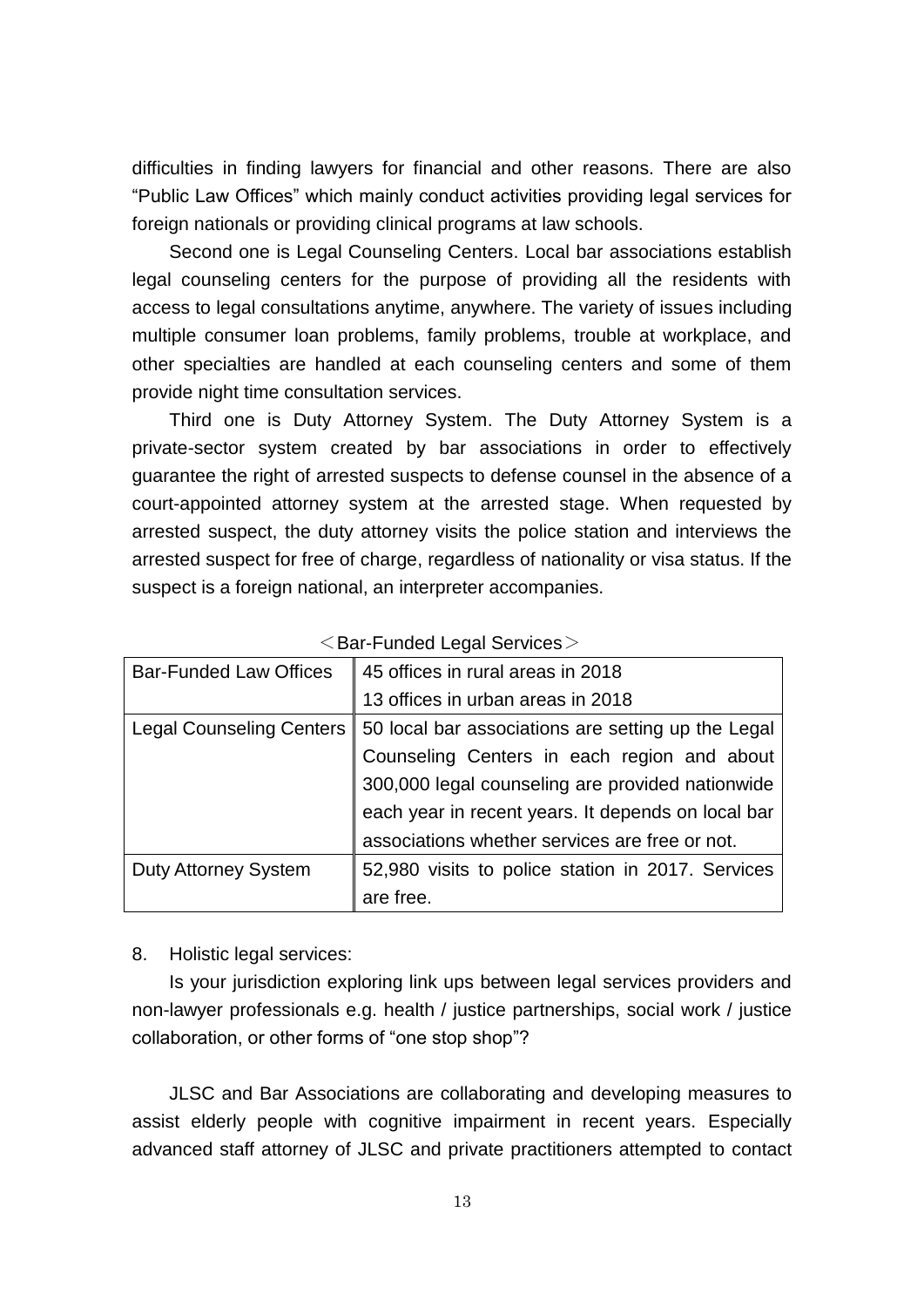with the members of local governments in charge of social work and started legal help for elderly persons in cooperation with local governments and welfare agencies. These services were named "Legal Social Work" by them.

Based on these "Legal Social Work" and considering social changes toward aging society, the amendment of the Comprehensive Legal Support Act was enacted in 2016 and Japan is in the second phase of the comprehensive legal aid. The main point of the amendment is that the elderly and disabled persons with cognitive impairment could be granted legal consultation aid regardless of their financial resources.

As above stated, the revised act lifted the financial eligibility requirements for legal consultation to those who have special needs such as elderly and disabled with cognitive impairment. These amendments mean Japanese legal aid shifted from the traditional poverty law which targets only indigent people into the modern social welfare law to meet the special needs for vulnerable people.

9. UN SDG Standard 16.3

Please identify any steps being taken to articulate and elaborate Sustainable Development Goal 16.3 in your jurisdiction.

The Government of Japan identified the steps for SDG Standard 16.3 in March 2017 $6$ . Some of the steps regarding Access to Justice are as follows.

## (1) Enhancement of comprehensive legal support

## Outline of the Measures

JLSC provides Information Services, Civil Legal Aid, Services relating to Court-Appointed Defense Counsel, Services for areas with insufficient legal services and Support for victims of crime, across the country, thereby enhancing comprehensive legal support.

## Indicator

-

- Number of the Center's information provision cases

- Number of lawyers who have concluded agreements with the Center for the aforementioned services

(2) The 14th United Nations Congress on Crime Prevention and Criminal Justice

<sup>&</sup>lt;sup>6</sup> JAPAN The SDGs Implementation Guiding Principles, Ministry of Foreign Affairs March 2017, p35-36 [\(https://www.mofa.go.jp/mofaj/gaiko/oda/sdgs/pdf/000252819.pdf\)](https://www.mofa.go.jp/mofaj/gaiko/oda/sdgs/pdf/000252819.pdf)